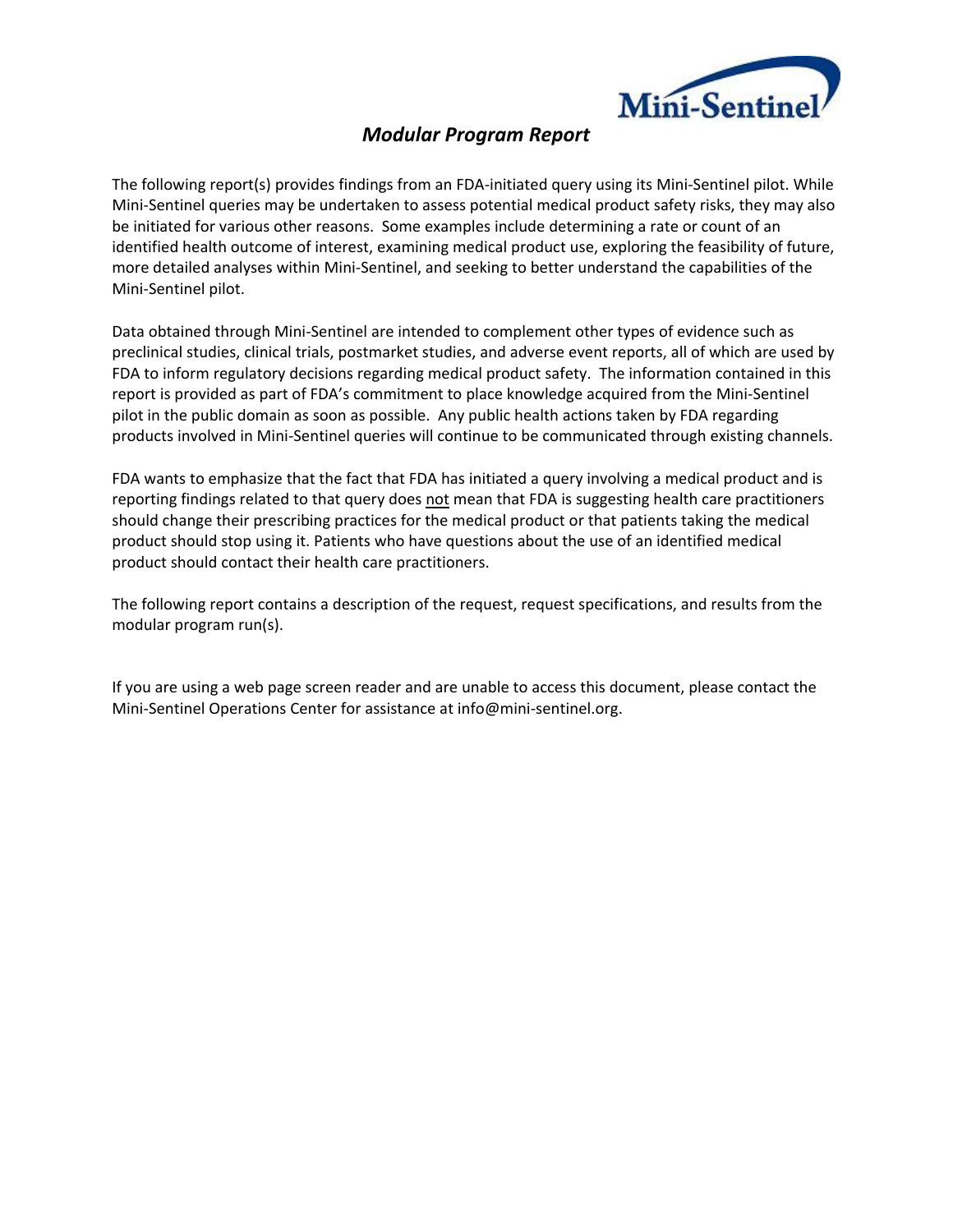

| <b>Overview</b>                      |                                                                                                                                                                                                                                                                                                                                                                                                                                                                                                                                                                                                                                                   |
|--------------------------------------|---------------------------------------------------------------------------------------------------------------------------------------------------------------------------------------------------------------------------------------------------------------------------------------------------------------------------------------------------------------------------------------------------------------------------------------------------------------------------------------------------------------------------------------------------------------------------------------------------------------------------------------------------|
| <b>Request</b><br><b>Description</b> | FDA requested use of Modular Program (MP) #3 (version 1.0) to investigate serious cutaneous<br>adverse reactions (SCAR) events (see Appendix A for list of diagnosis codes) following new use<br>of oxicam NSAIDs, modafinil/armodafinil, and sulfamethoxazole. The query was run against the<br>Mini-Sentinel Distributed Database and distributed on July 15, 2011, and 15 Data Partners<br>provided data for the request. This request generated counts of new users of oxicam NSAIDs,<br>modafinil/armodafinil, and sulfamethoxazole and counts of SCAR events among new users by<br>care setting and presence of a principal diagnosis flag. |
| Requester                            | FDA/CDER                                                                                                                                                                                                                                                                                                                                                                                                                                                                                                                                                                                                                                          |
| <b>Request ID</b>                    | MP3T4                                                                                                                                                                                                                                                                                                                                                                                                                                                                                                                                                                                                                                             |
| <b>Table of Contents</b>             |                                                                                                                                                                                                                                                                                                                                                                                                                                                                                                                                                                                                                                                   |
| <b>Specifications</b>                | Program parameter inputs and scenarios                                                                                                                                                                                                                                                                                                                                                                                                                                                                                                                                                                                                            |
| Table 1                              | Table of the aggregate counts of new users, dispensings, and days supplied and rates of                                                                                                                                                                                                                                                                                                                                                                                                                                                                                                                                                           |
|                                      | dispensings per user, days supplied per user, and days supplied per dispensing by exposure                                                                                                                                                                                                                                                                                                                                                                                                                                                                                                                                                        |
|                                      | group                                                                                                                                                                                                                                                                                                                                                                                                                                                                                                                                                                                                                                             |
| Figure 1                             | Graph of aggregate counts of days per user, dispensings per user, and days per dispensing by<br>exposure group                                                                                                                                                                                                                                                                                                                                                                                                                                                                                                                                    |
| Table 2                              | Table of the aggregate counts of new users, dispensings, and days supplied and rates of                                                                                                                                                                                                                                                                                                                                                                                                                                                                                                                                                           |
|                                      | dispensings per user, days supplied per user, and days supplied per dispensing by exposure<br>group and age group                                                                                                                                                                                                                                                                                                                                                                                                                                                                                                                                 |
| Table 3                              | Table of the aggregate counts of new users, dispensings, and days supplied and rates of                                                                                                                                                                                                                                                                                                                                                                                                                                                                                                                                                           |
|                                      | dispensings per user, days supplied per user, and days supplied per dispensing by exposure                                                                                                                                                                                                                                                                                                                                                                                                                                                                                                                                                        |
|                                      | group and sex                                                                                                                                                                                                                                                                                                                                                                                                                                                                                                                                                                                                                                     |
| Table 4                              | Table of the aggregate counts of new users, dispensings, and days supplied and rates of                                                                                                                                                                                                                                                                                                                                                                                                                                                                                                                                                           |
|                                      | dispensings per user, days supplied per user, and days supplied per dispensing by exposure                                                                                                                                                                                                                                                                                                                                                                                                                                                                                                                                                        |
|                                      | group and year                                                                                                                                                                                                                                                                                                                                                                                                                                                                                                                                                                                                                                    |
| Table 5                              | Table of event rate per 1000 days at risk by exposure group and outcome definition; provides<br>number of new users, number of days at risk, and number of exposed events                                                                                                                                                                                                                                                                                                                                                                                                                                                                         |
| <b>Figure 2</b>                      | Graph of event rate by exposure group and outcome definition                                                                                                                                                                                                                                                                                                                                                                                                                                                                                                                                                                                      |
| Table 6                              | Table of events per 1000 days at risk for each exposure group and outcome definition by year;                                                                                                                                                                                                                                                                                                                                                                                                                                                                                                                                                     |
|                                      | provides number of new users, number of days at risk, and number of exposed events by year                                                                                                                                                                                                                                                                                                                                                                                                                                                                                                                                                        |
| <b>Appendix A</b>                    | ICD-9-CM Diagnosis Codes for Serious Cutaneous Adverse Reactions (SCAR)                                                                                                                                                                                                                                                                                                                                                                                                                                                                                                                                                                           |
| <b>Appendix B</b>                    | Active Ingredients by Exposure Group                                                                                                                                                                                                                                                                                                                                                                                                                                                                                                                                                                                                              |
| Notes:                               | Please contact the Mini-Sentinel Operations Center (MSOC_Requests@harvardpilgrim.org) for                                                                                                                                                                                                                                                                                                                                                                                                                                                                                                                                                         |
|                                      | questions and to provide comments/suggestions for future enhancements to this document.                                                                                                                                                                                                                                                                                                                                                                                                                                                                                                                                                           |
|                                      |                                                                                                                                                                                                                                                                                                                                                                                                                                                                                                                                                                                                                                                   |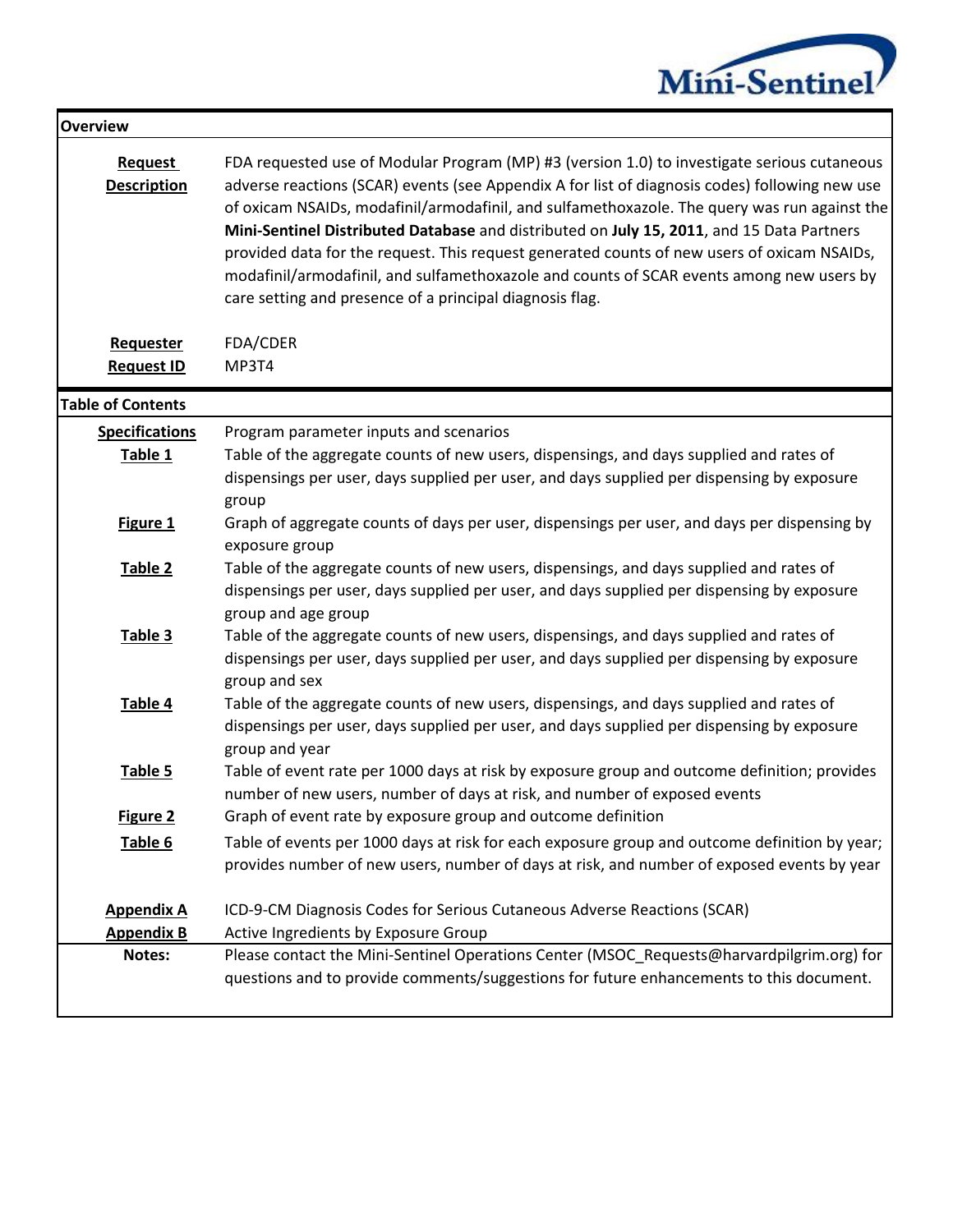

## **Glossary of Terms in Modular Program 3\***

**Blackout Period** - number of days at the beginning of a treatment episode that events are to be ignored. If an event occurs during the blackout period, the episode is excluded.

**Care Setting** - type of medical encounter or facility where the exposure, event, or condition code was recorded. Possible care settings include: Inpatient Hospital Stay (IP), Non-Acute Institutional Stay (IS), Emergency Department (ED), Ambulatory Visit (AV), and Other Ambulatory Visit (OA).

**Days at Risk** - number of days members are at risk for an event during a treatment episode (calculated using number of days supplied plus any episode gaps and exposure extension periods).

**Eligible Members** - Number of members eligible for an incident treatment episode (defined by the exposure and event washout periods) with drug and medical coverage during the query period.

**Member-Days -** sum of all days a member is eligible for an incident treatment episode (i.e., days that the member meets all inclusion criteria such a incidence, pre-existing condition, and enrollment requirements).

**Enrollment Gap -** number of days allowed between two consecutive enrollment periods without breaking a "continuously enrolled" sequence.

**Episode Gap -** number of days allowed between two (or more) consecutive treatment episodes to be considered the same treatment episode.

**Exposure Extension Period -** number of days post-treatment episode where outcomes/events are still attributed to a treatment episode.

**Inclusion/Exclusion Indicator -** indicates whether condition(s) of interest are used for inclusion or exclusion criteria. A value of 1 instructs the program that members must have the condition of interest (inclusion criteria); a value of 0 instructs the program that members must not have the condition of interest (exclusion criteria).

**Lookback Period Start and End -** range of days relative to index that the program looks for inclusion/exclusion conditions of interest. For example, if the Inclusion/Exclusion Indicator =1, Lookback Period Start = -183 and Lookback Period End = 0, the cohort will only include members with the condition of interest present in the 183 days prior to and including the index date (the index date is day 0).

**Minimum Days Supplied -** specifies a minimum number of days in length of the days supplied for the episode to be **Minimum Episode Duration -** specifies a minimum number of days a treatment episode must have in order to be **New Episodes -** new treatment episodes; length of episode is determined by days supplied in one dispensing (or consecutive dispensings bridged by the episode gap).

**New Users -** number of members with incident exposure during the query period. A user may only be counted once in a query period.

**Principal Diagnosis -** diagnosis or condition established to be chiefly responsible for admission of the patient to the hospital. YES will only consider diagnoses flagged as Principal.

Query Period - period in which the modular program evaluates exposures of interest.

**Total Days Supplied -** number of days supplied for all dispensings in qualifying treatment episodes.

**Washout Period (drug/exposure)\*\* -** number of days a user is required to have no evidence of prior exposure (drug dispensing/procedure) and continuous drug and medical coverage prior to an incident treatment episode.

**Washout Period (event/outcome)\*\* -** number of days a user is required to have no evidence of a prior event (procedure/diagnosis) and continuous drug and medical coverage prior to an incident treatment episode.

**Washout Type (drug/exposure)-** *Minimum washout type* will consider the first treatment episode in the query period as long as it is the first treatment episode in the user's entire available history. *Single* and *Multiple washout types* will use the washout period to establish incidence; however, *Single* will only consider the first treatment episode whereas *Multiple* will consider all qualifying incident treatment episodes.

**Washout Type (event/outcome)-** *Minimum washout type* considers the first event in a valid episode as long as it is the first event in the user's entire available history. *Multiple washout type* uses the washout period to establish incidence and considers all qualifying incident treatment episodes. The program will only consider one event per episode, but the *Multiple washout type* will consider more than one event per user if a user has more than one incident episode.

\*all terms may not be used in this report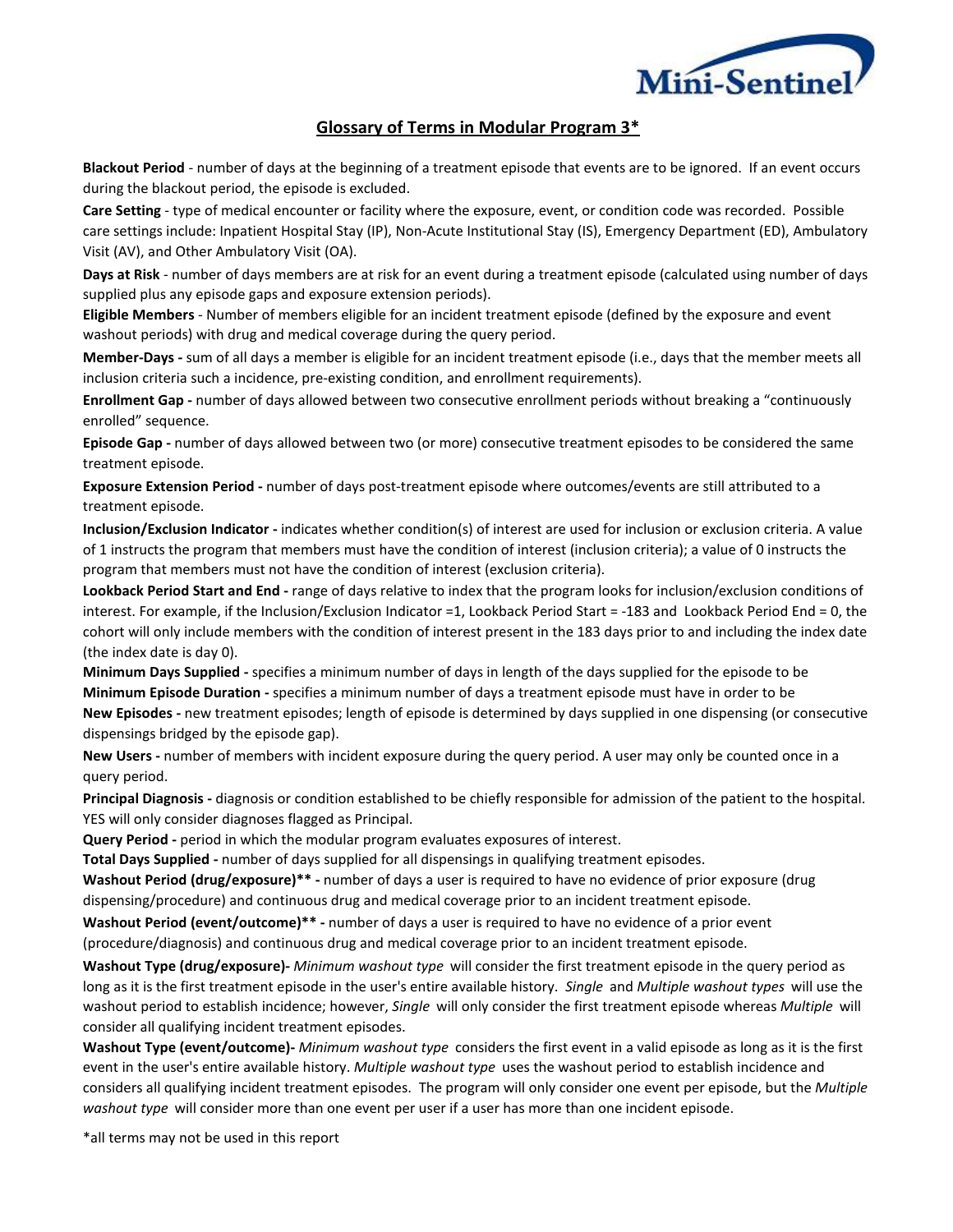

#### **Modular Program Specifications for Query ID MP3T4**

Modular Program #3 (version 1.0) was used to investigate diagnosis of serious cutaneous adverse reactions (SCAR; see Appendix for list of ICD-9-CM codes) and exposure to oxicam NSAIDs, modafinil/armodafinil, and sulfamethoxazole in all patients (i.e., no specific pre-existing condition criteria applied). The query period was from January 1, 2000 to May 31, 2011. Both the episode gap (for drug/exposure) and the episode extension period were set to 7 days, and both the minimum episode duration and minimum days supplied were set to zero days. Age groups were split as follows: 0-10, 11-21, 22-40, 41-59, and 60+ years. In total, 12 different scenarios were examined in this report with differing exposures of interest, care settings, and SCAR principal diagnosis criteria. See below for a description of each of these scenarios.

|                |                            | Drug/Exposure             |         | Event/Outcome  |             |                     |                  |                 |
|----------------|----------------------------|---------------------------|---------|----------------|-------------|---------------------|------------------|-----------------|
|                |                            | Incident with             | Washout | Event/         | Washout     |                     | Principal        | <b>Blackout</b> |
|                | Scenario Incident exposure | respect to:               | (days)  | <b>Outcome</b> | (days)      | <b>Care Setting</b> | <b>Diagnosis</b> | Period          |
| $\mathbf{1}$   | <b>Oxicam NSAIDs</b>       | <b>Oxicam NSAIDs</b>      | 180     | <b>SCAR</b>    | $\mathbf 0$ | Inpatient           | <b>YES</b>       | $\mathbf 0$     |
| $\overline{2}$ | <b>Oxicam NSAIDs</b>       | Oxicam NSAIDs             | 180     | <b>SCAR</b>    | 0           | Inpatient           | <b>NO</b>        | 0               |
| 3              | Modafinil/<br>Armodafinil  | Modafinil/<br>Armodafinil | 180     | <b>SCAR</b>    | 0           | Inpatient           | <b>YES</b>       | 0               |
| 4              | Modafinil/<br>Armodafinil  | Modafinil/<br>Armodafinil | 180     | <b>SCAR</b>    | 0           | Inpatient           | <b>NO</b>        | 0               |
| 5              | Sulfamethoxazole           | Sulfamethoxazole          | 180     | <b>SCAR</b>    | 0           | Inpatient           | <b>YES</b>       | $\Omega$        |
| 6              | Sulfamethoxazole           | Sulfamethoxazole          | 180     | <b>SCAR</b>    | 0           | Inpatient           | <b>NO</b>        | 0               |
| 7              | <b>Oxicam NSAIDs</b>       | <b>Oxicam NSAIDs</b>      | 180     | <b>SCAR</b>    | 0           | Inpatient<br>& ED   | <b>YES</b>       | 0               |
| 8              | <b>Oxicam NSAIDs</b>       | <b>Oxicam NSAIDs</b>      | 180     | <b>SCAR</b>    | 0           | Inpatient<br>& ED   | <b>NO</b>        | 0               |
| 9              | Modafinil/<br>Armodafinil  | Modafinil/<br>Armodafinil | 180     | <b>SCAR</b>    | 0           | Inpatient<br>& ED   | <b>YES</b>       | 0               |
| 10             | Modafinil/<br>Armodafinil  | Modafinil/<br>Armodafinil | 180     | <b>SCAR</b>    | 0           | Inpatient<br>& ED   | <b>NO</b>        | 0               |
| 11             | Sulfamethoxazole           | Sulfamethoxazole          | 180     | <b>SCAR</b>    | 0           | Inpatient<br>& ED   | <b>YES</b>       | 0               |
| 12             | Sulfamethoxazole           | Sulfamethoxazole          | 180     | <b>SCAR</b>    | 0           | Inpatient<br>& ED   | <b>NO</b>        | $\Omega$        |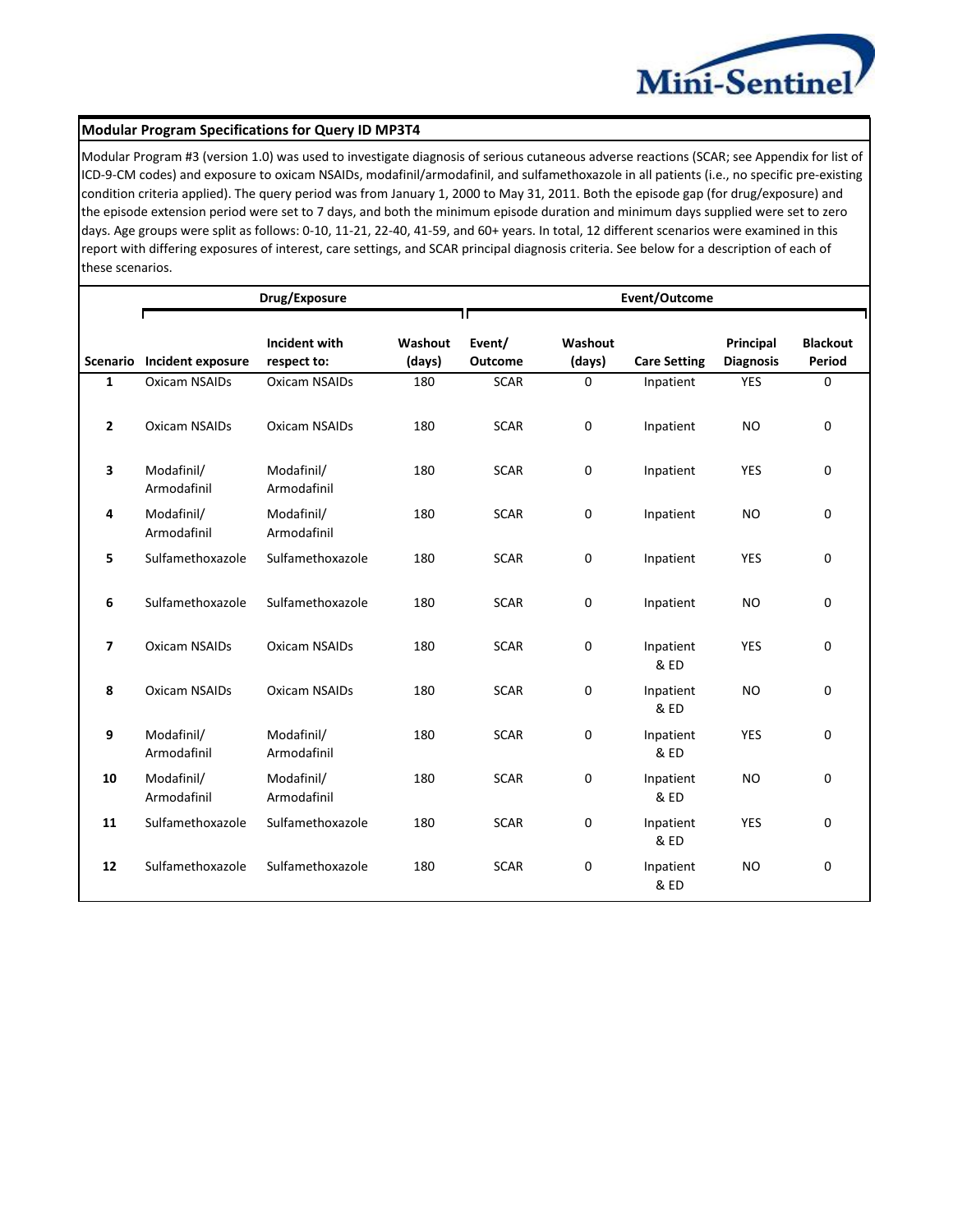

**Table 1. Number of New Users, Dispensings, Days Supplied, Dispensings per User, Days Supplied per User, and Days Supplied per Dispensing in the MSDD between January 1, 2000 and May 31, 2011, by Exposure Group**

|                       |                  |                    |               | Dispensings/ | Days Supplied/ | Days Supplied/    |
|-----------------------|------------------|--------------------|---------------|--------------|----------------|-------------------|
|                       | <b>New Users</b> | <b>Dispensings</b> | Days Supplied | User         | User           | <b>Dispensing</b> |
| Oxicam NSAIDs         | 1,329,653        | 1,976,925          | 66,613,815    | 1.49         | 50.10          | 33.70             |
| Modafinil/Armodafinil | 76,907           | 204,604            | 7,373,059     | 2.66         | 95.87          | 36.04             |
| Sulfamethoxazole      | 4,659,968        | 4,985,238          | 53,655,024    | 1.07         | 11.51          | 10.76             |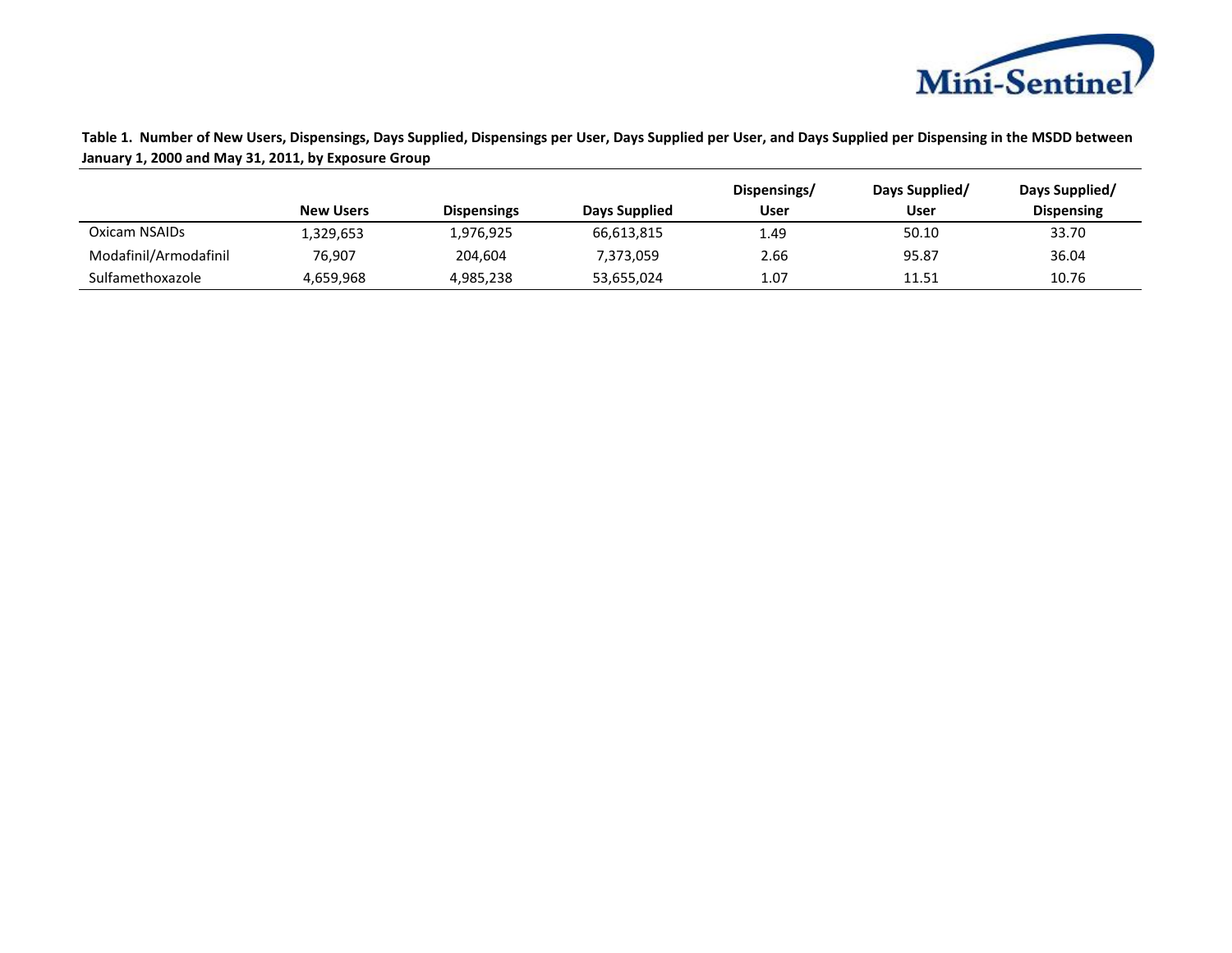



**Figure 1. Dispensings per User, Days Supplied per User, and Days Supplied per Dispesning in the MSDD between January 1, 2000 and May 31, 2011, by Exposure**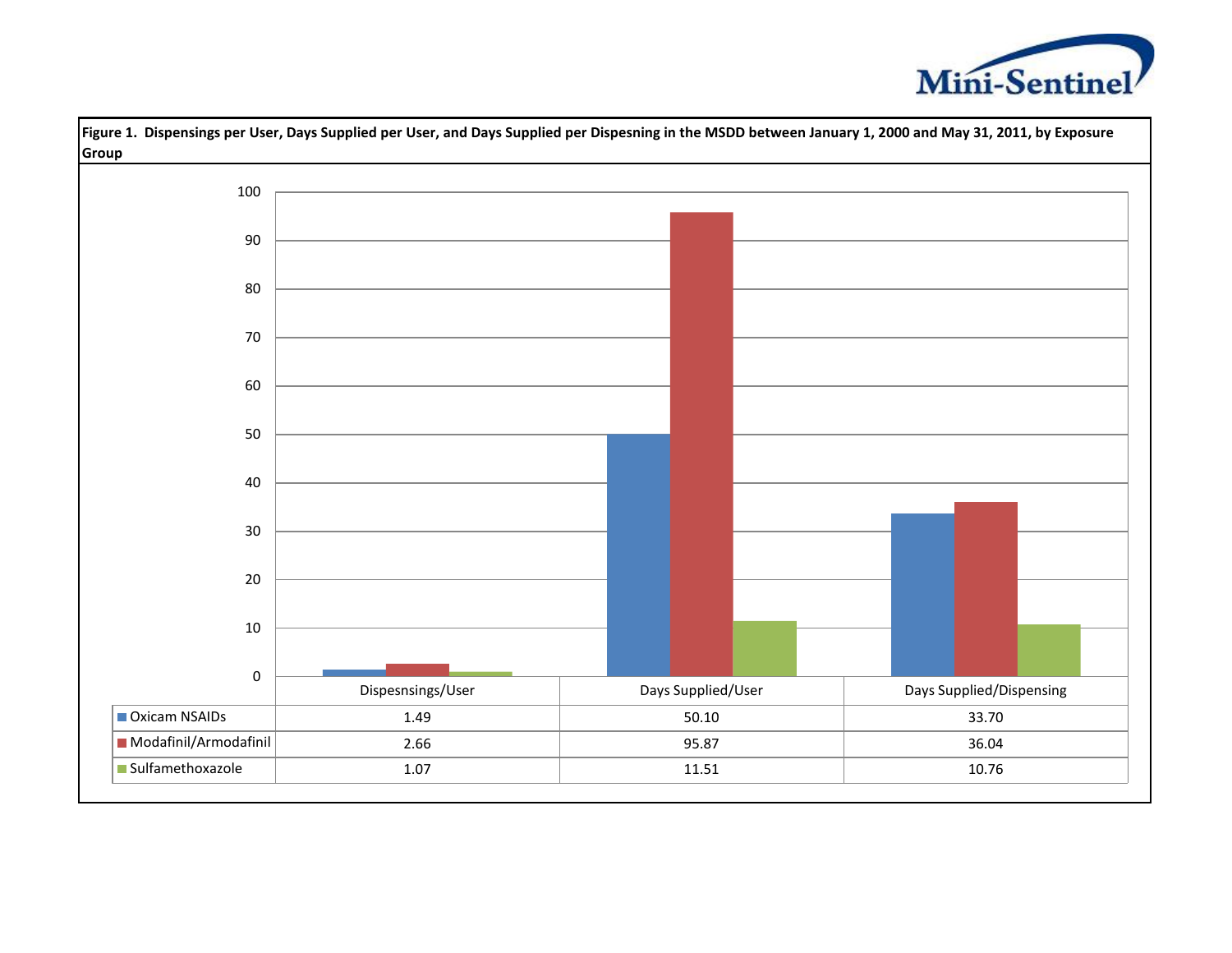

**Table 2. Number of New Users, Dispensings, Days Supplied, Dispensings per User, Days Supplied per User, and Days Supplied per Dispensing in the MSDD between January 1, 2000 and May 31, 2011, by Exposure Group and Age Group**

|                       |                  |                    |                      | Dispensings/ | Days Supplied/ | Days Supplied/    |
|-----------------------|------------------|--------------------|----------------------|--------------|----------------|-------------------|
|                       | <b>New Users</b> | <b>Dispensings</b> | <b>Days Supplied</b> | <b>User</b>  | <b>User</b>    | <b>Dispensing</b> |
| <b>Oxicam NSAIDs</b>  |                  |                    |                      |              |                |                   |
| Overall               | 1,329,653        | 1,976,925          | 66,613,815           | 1.49         | 50.10          | 33.70             |
| 0 to 10 years         | 698              | 981                | 27,418               | 1.41         | 39.28          | 27.95             |
| 11 to 21 years        | 40,790           | 45,330             | 1,291,671            | 1.11         | 31.67          | 28.49             |
| 22 to 40 years        | 249,761          | 297,677            | 8,824,503            | 1.19         | 35.33          | 29.64             |
| 41 to 59 years        | 596,172          | 873,526            | 28,812,691           | 1.47         | 48.33          | 32.98             |
| 60+ years             | 442,232          | 759,411            | 27,657,532           | 1.72         | 62.54          | 36.42             |
| Modafinil/Armodafinil |                  |                    |                      |              |                |                   |
| Overall               | 76,907           | 204,604            | 7,373,059            | 2.66         | 95.87          | 36.04             |
| 0 to 10 years         | 317              | 816                | 26,102               | 2.57         | 82.34          | 31.99             |
| 11 to 21 years        | 3,602            | 8,608              | 276,377              | 2.39         | 76.73          | 32.11             |
| 22 to 40 years        | 20,925           | 52,212             | 1,717,227            | 2.50         | 82.07          | 32.89             |
| 41 to 59 years        | 37,075           | 104,290            | 3,798,541            | 2.81         | 102.46         | 36.42             |
| $60+vears$            | 14,988           | 38,678             | 1,554,812            | 2.58         | 103.74         | 40.20             |
| Sulfamethoxazole      |                  |                    |                      |              |                |                   |
| Overall               | 4,659,968        | 4,985,238          | 53,655,024           | 1.07         | 11.51          | 10.76             |
| 0 to 10 years         | 610,787          | 651,878            | 8,096,340            | 1.07         | 13.26          | 12.42             |
| 11 to 21 years        | 614,208          | 656,450            | 7,389,257            | 1.07         | 12.03          | 11.26             |
| 22 to 40 years        | 1,185,074        | 1,242,007          | 11,774,260           | 1.05         | 9.94           | 9.48              |
| 41 to 59 years        | 1,331,086        | 1,433,224          | 15,345,904           | 1.08         | 11.53          | 10.71             |
| 60+ years             | 918,813          | 1,001,679          | 11,049,263           | 1.09         | 12.03          | 11.03             |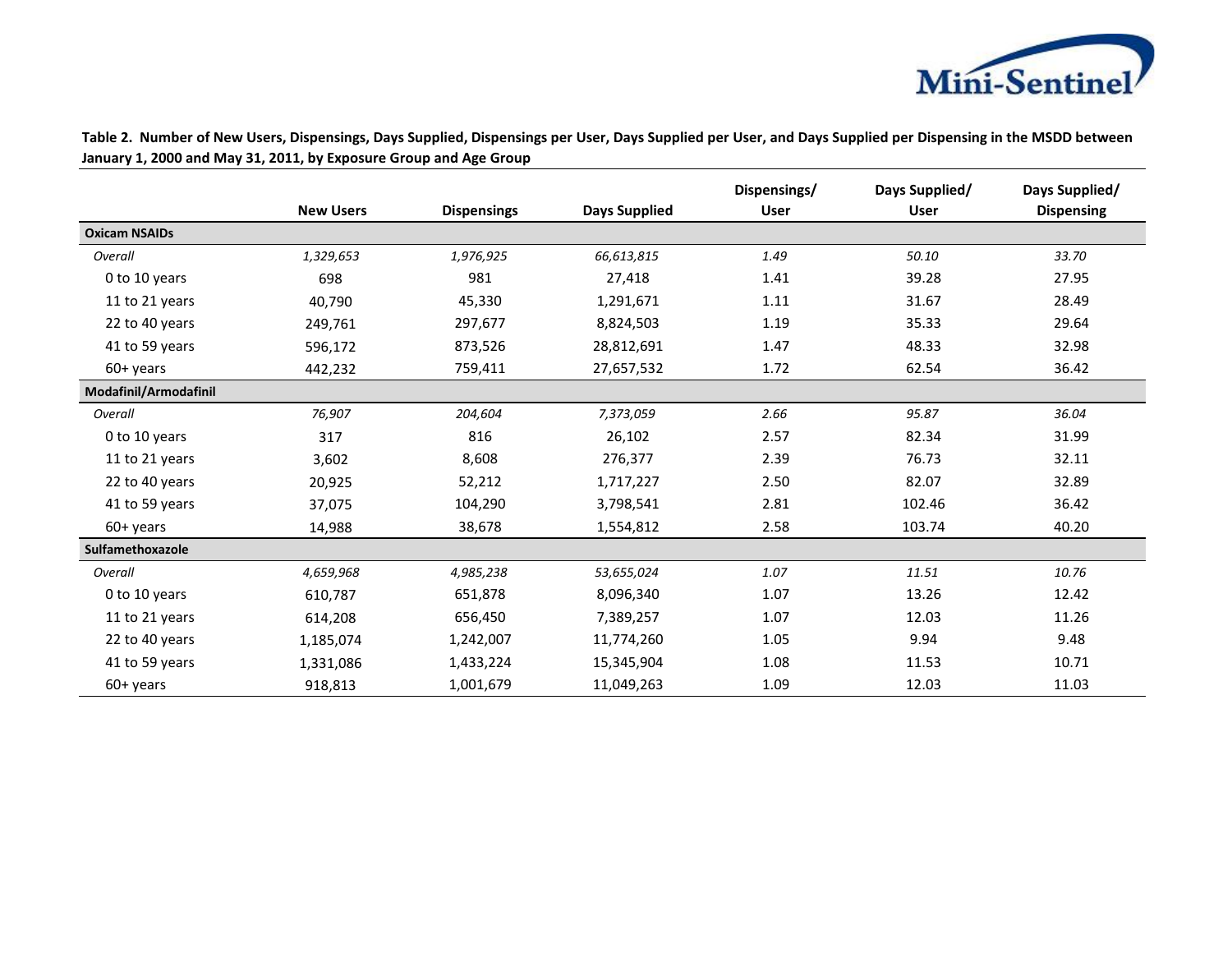

**Table 3. Number of New Users, Dispensings, Days Supplied, Dispensings per User, Days Supplied per User, and Days Supplied per Dispensing in the MSDD between January 1, 2000 and May 31, 2011, by Exposure Group and Sex**

|                       |                  |                    |               | Dispensings/ | Days Supplied/ | Days Supplied/    |
|-----------------------|------------------|--------------------|---------------|--------------|----------------|-------------------|
|                       | <b>New Users</b> | <b>Dispensings</b> | Days Supplied | <b>User</b>  | <b>User</b>    | <b>Dispensing</b> |
| <b>Oxicam NSAIDs</b>  |                  |                    |               |              |                |                   |
| Overall               | 1,329,653        | 1,976,925          | 66,613,815    | 1.49         | 50.10          | 33.70             |
| Female                | 805,439          | 1,210,578          | 40,870,542    | 1.50         | 50.74          | 33.76             |
| Male                  | 523,150          | 764,776            | 25,698,155    | 1.46         | 49.12          | 33.60             |
| Unknown               | 1,064            | 1,571              | 45,118        | 1.48         | 42.40          | 28.72             |
| Modafinil/Armodafinil |                  |                    |               |              |                |                   |
| Overall               | 76,907           | 204,604            | 7,373,059     | 2.66         | 95.87          | 36.04             |
| Female                | 44,904           | 120,213            | 4,307,672     | 2.68         | 95.93          | 35.83             |
| Male                  | 31,927           | 84,273             | 3,062,040     | 2.64         | 95.91          | 36.33             |
| Unknown               | 76               | 118                | 3,347         | 1.55         | 44.04          | 28.36             |
| Sulfamethoxazole      |                  |                    |               |              |                |                   |
| Overall               | 4,659,968        | 4,985,238          | 53,655,024    | 1.07         | 11.51          | 10.76             |
| Female                | 3,110,267        | 3,265,300          | 30,621,681    | 1.05         | 9.85           | 9.38              |
| Male                  | 1,542,917        | 1,712,505          | 22,946,388    | 1.11         | 14.87          | 13.40             |
| Unknown               | 6,784            | 7,433              | 86,955        | 1.10         | 12.82          | 11.70             |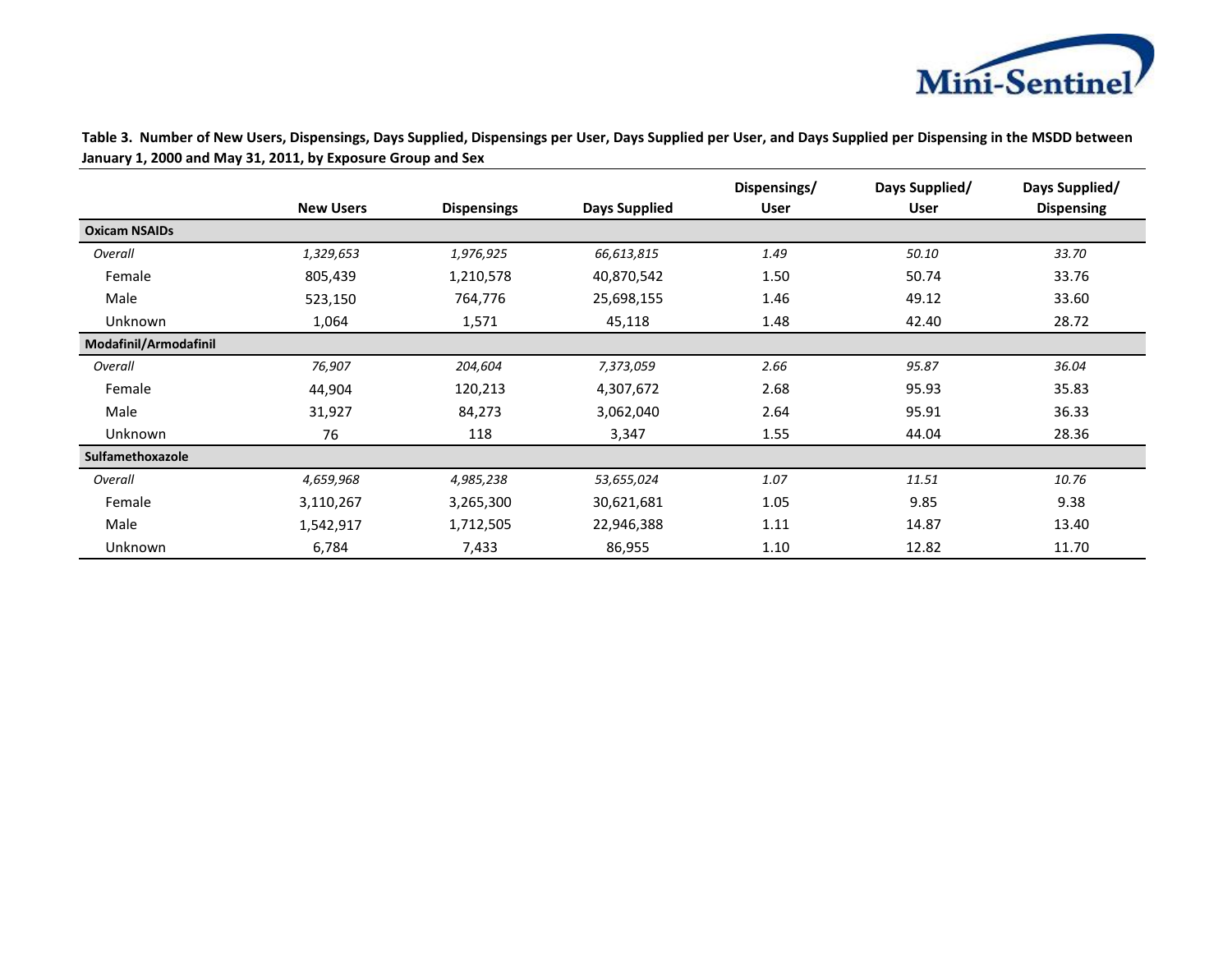

|                       |                  |                    |                      | Dispensings/ | Days Supplied/ | Days Supplied/    |
|-----------------------|------------------|--------------------|----------------------|--------------|----------------|-------------------|
|                       | <b>New Users</b> | <b>Dispensings</b> | <b>Days Supplied</b> | <b>User</b>  | <b>User</b>    | <b>Dispensing</b> |
| <b>Oxicam NSAIDs</b>  |                  |                    |                      |              |                |                   |
| Overall               | 1,329,653        | 1,976,925          | 66,613,815           | 1.49         | 50.10          | 33.70             |
| 2000                  | 15,400           | 30,092             | 1,193,957            | 1.95         | 77.53          | 39.68             |
| 2001                  | 20,796           | 36,739             | 1,326,809            | 1.77         | 63.80          | 36.11             |
| 2002                  | 21,970           | 39,390             | 1,394,709            | 1.79         | 63.48          | 35.41             |
| 2003                  | 22,980           | 42,296             | 1,471,222            | 1.84         | 64.02          | 34.78             |
| 2004                  | 58,135           | 117,609            | 3,888,516            | 2.02         | 66.89          | 33.06             |
| 2005                  | 82,251           | 149,916            | 4,823,500            | 1.82         | 58.64          | 32.17             |
| 2006                  | 62,436           | 97,629             | 3,183,228            | 1.56         | 50.98          | 32.61             |
| 2007                  | 139,337          | 208,488            | 7,346,620            | 1.50         | 52.73          | 35.24             |
| 2008                  | 308,518          | 443,777            | 15,213,102           | 1.44         | 49.31          | 34.28             |
| 2009                  | 308,429          | 434,168            | 14,404,062           | 1.41         | 46.70          | 33.18             |
| 2010                  | 276,647          | 362,986            | 11,920,801           | 1.31         | 43.09          | 32.84             |
| 2011                  | 12,754           | 13,835             | 447,289              | 1.08         | 35.07          | 32.33             |
| Modafinil/Armodafinil |                  |                    |                      |              |                |                   |
| Overall               | 76,907           | 204,604            | 7,373,059            | 2.66         | 95.87          | 36.04             |
| 2000                  | 841              | 3,217              | 135,854              | 3.83         | 161.54         | 42.23             |
| 2001                  | 1,673            | 5,291              | 233,323              | 3.16         | 139.46         | 44.10             |
| 2002                  | 2,523            | 8,113              | 335,850              | 3.22         | 133.12         | 41.40             |
| 2003                  | 4,225            | 14,250             | 533,637              | 3.37         | 126.30         | 37.45             |
| 2004                  | 9,432            | 30,046             | 1,019,255            | 3.19         | 108.06         | 33.92             |
| 2005                  | 10,559           | 28,896             | 1,024,218            | 2.74         | 97.00          | 35.44             |
| 2006                  | 10,629           | 29,060             | 1,076,167            | 2.73         | 101.25         | 37.03             |
| 2007                  | 10,724           | 27,136             | 1,013,284            | 2.53         | 94.49          | 37.34             |
| 2008                  | 10,853           | 24,789             | 877,780              | 2.28         | 80.88          | 35.41             |
| 2009                  | 8,997            | 20,943             | 696,832              | 2.33         | 77.45          | 33.27             |
| 2010                  | 6,154            | 12,530             | 416,624              | 2.04         | 67.70          | 33.25             |
| 2011                  | 297              | 333                | 10,235               | 1.12         | 34.46          | 30.74             |

**Table 4. Number of New Users, Dispensings, Days Supplied, Dispensings per User, Days Supplied per User, and Days Supplied per Dispensing in the MSDD between January 1, 2000 and May 31, 2011, by Exposure Group and Year**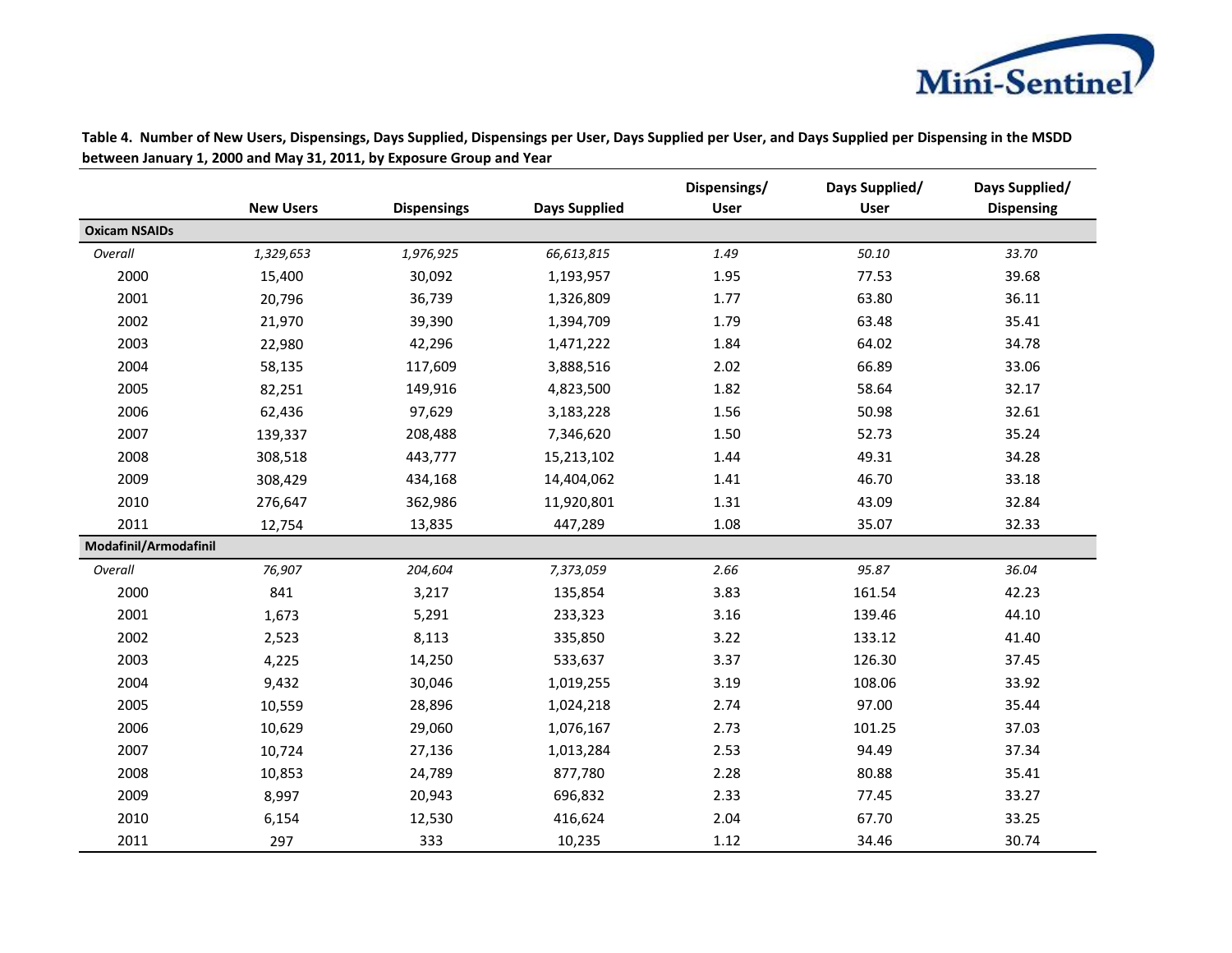

|                  |                  |                    |               |                  |                    | Days                       |
|------------------|------------------|--------------------|---------------|------------------|--------------------|----------------------------|
|                  | <b>New Users</b> | <b>Dispensings</b> | Days Supplied | Dispensings/User | Days Supplied/User | <b>Supplied/Dispensing</b> |
| Sulfamethoxazole |                  |                    |               |                  |                    |                            |
| Overall          | 4,659,968        | 4,985,238          | 53,655,024    | 1.07             | 11.51              | 10.76                      |
| 2000             | 349,931          | 382,247            | 4,480,018     | 1.09             | 12.80              | 11.72                      |
| 2001             | 373,056          | 388,831            | 4,240,383     | 1.04             | 11.37              | 10.91                      |
| 2002             | 288,177          | 301,260            | 3,279,383     | 1.05             | 11.38              | 10.89                      |
| 2003             | 212,561          | 224,618            | 2,558,953     | 1.06             | 12.04              | 11.39                      |
| 2004             | 308,801          | 332,392            | 3,600,288     | 1.08             | 11.66              | 10.83                      |
| 2005             | 441,537          | 475,139            | 5,116,411     | 1.08             | 11.59              | 10.77                      |
| 2006             | 461,987          | 498,476            | 5,415,432     | 1.08             | 11.72              | 10.86                      |
| 2007             | 511,816          | 551,099            | 5,888,790     | 1.08             | 11.51              | 10.69                      |
| 2008             | 608,785          | 654,188            | 6,902,688     | 1.07             | 11.34              | 10.55                      |
| 2009             | 599,720          | 641,594            | 6,666,243     | 1.07             | 11.12              | 10.39                      |
| 2010             | 479,948          | 510,949            | 5,255,702     | 1.06             | 10.95              | 10.29                      |
| 2011             | 23,649           | 24,445             | 250,733       | 1.03             | 10.60              | 10.26                      |

**Table 4 cont. Number of New Users, Dispensings, Days Supplied, Dispensings per User, Days Supplied per User, and Days Supplied per Dispensing in the MSDD between January 1, 2000 and May 31, 2011, by Exposure Group and Year**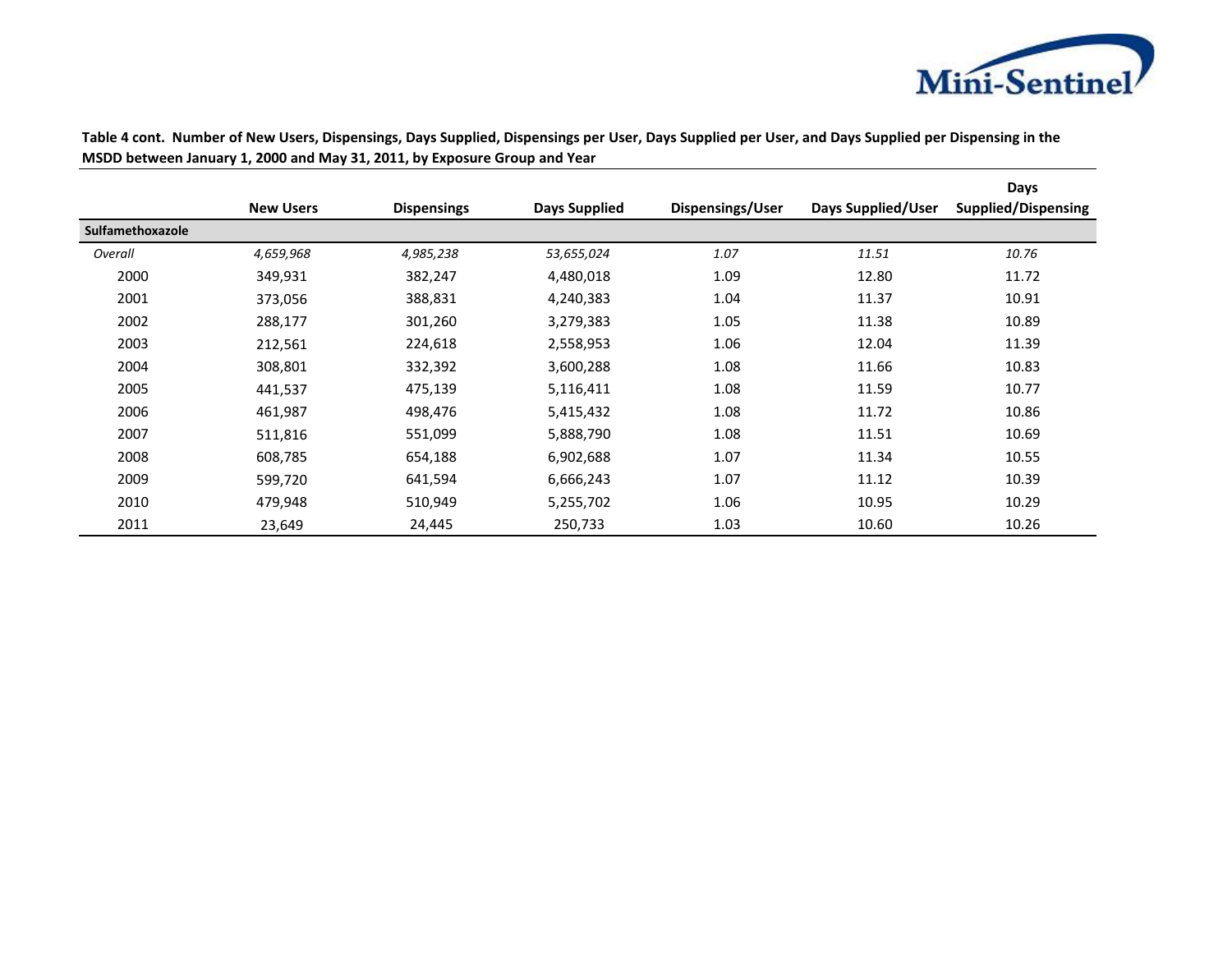

|                                             |                  |              |                    | <b>SCAR Events/</b> |
|---------------------------------------------|------------------|--------------|--------------------|---------------------|
|                                             | <b>New Users</b> | Days at Risk | <b>SCAR Events</b> | 1k Days at Risk     |
| <b>Oxicam NSAIDs</b>                        |                  |              |                    |                     |
| <b>Inpatient Only</b>                       |                  |              |                    |                     |
| No Principal Diagnosis Requirement          | 1,329,653        | 73,683,676   | 282                | 0.004               |
| <b>Principal Diagnosis Requirement</b>      | 1,329,653        | 73,699,676   | 34                 | 0.000               |
| <b>Inpatient &amp; Emergency Department</b> |                  |              |                    |                     |
| No Principal Diagnosis Requirement          | 1,329,653        | 73,636,641   | 1,069              | 0.015               |
| Principal Diagnosis Requirement             | 1,329,653        | 73,690,071   | 177                | 0.002               |
| Modafinil/Armodafinil                       |                  |              |                    |                     |
| <b>Inpatient Only</b>                       |                  |              |                    |                     |
| No Principal Diagnosis Requirement          | 76,907           | 7,638,838    | 43                 | 0.006               |
| Principal Diagnosis Requirement             | 76,907           | 7,647,784    | 4                  | 0.001               |
| <b>Inpatient &amp; Emergency Department</b> |                  |              |                    |                     |
| No Principal Diagnosis Requirement          | 76,907           | 7,618,699    | 176                | 0.023               |
| Principal Diagnosis Requirement             | 76,907           | 7,643,463    | 19                 | 0.002               |
| Sulfamethoxazole                            |                  |              |                    |                     |
| <b>Inpatient Only</b>                       |                  |              |                    |                     |
| No Principal Diagnosis Requirement          | 4,659,968        | 85,612,933   | 2,836              | 0.033               |
| Principal Diagnosis Requirement             | 4,659,968        | 85,668,691   | 423                | 0.005               |
| <b>Inpatient &amp; Emergency Department</b> |                  |              |                    |                     |
| No Principal Diagnosis Requirement          | 4,659,968        | 85,509,545   | 11,259             | 0.132               |
| Principal Diagnosis Requirement             | 4,659,968        | 85,649,896   | 1,940              | 0.023               |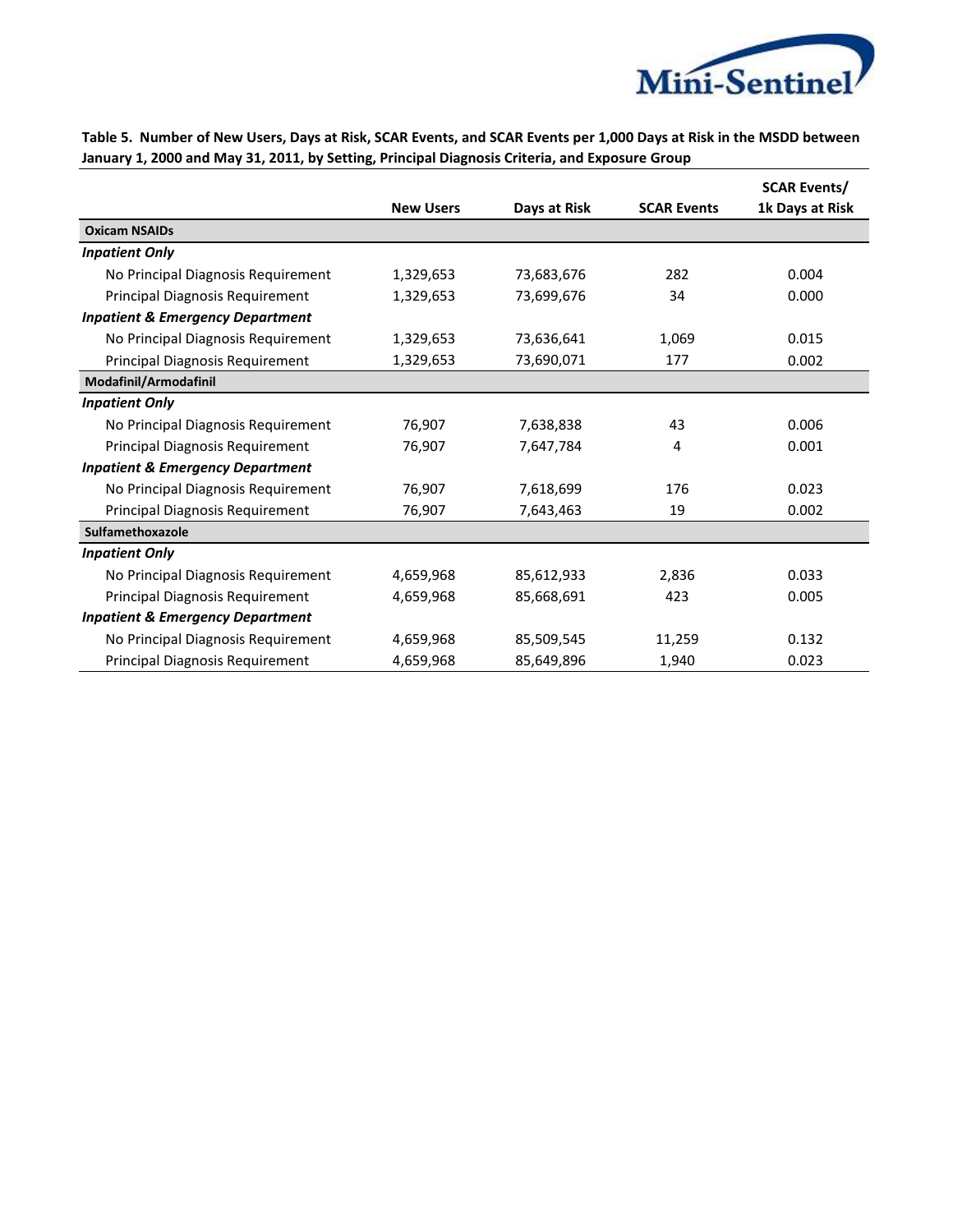

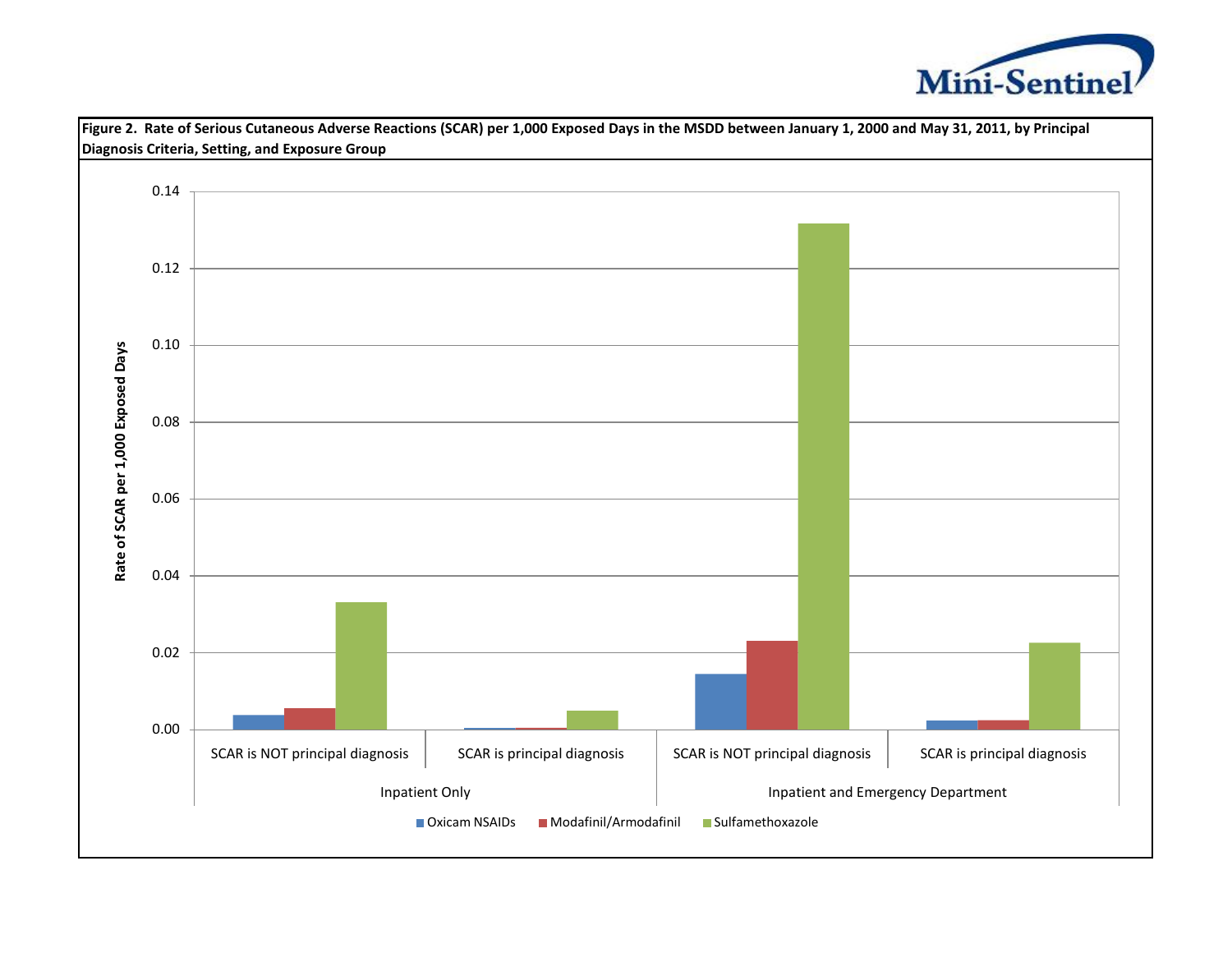

|                                             | <b>New Users</b> | Days at Risk | <b>SCAR Events</b> | <b>SCAR Events/</b><br>1k Days at Risk |
|---------------------------------------------|------------------|--------------|--------------------|----------------------------------------|
| <b>Oxicam NSAIDs</b>                        |                  |              |                    |                                        |
| <b>Inpatient Only</b>                       |                  |              |                    |                                        |
| No Principal Diagnosis Requirement          |                  |              |                    |                                        |
| 2000                                        | 15,400           | 1,298,673    | 5                  | 0.004                                  |
| 2001                                        | 20,796           | 1,468,181    | 8                  | 0.005                                  |
| 2002                                        | 21,970           | 1,544,469    | 4                  | 0.003                                  |
| 2003                                        | 22,980           | 1,633,356    | 5                  | 0.003                                  |
| 2004                                        | 58,135           | 4,253,750    | 21                 | 0.005                                  |
| 2005                                        | 82,251           | 5,338,136    | 26                 | 0.005                                  |
| 2006                                        | 62,436           | 3,585,914    | $\overline{7}$     | 0.002                                  |
| 2007                                        | 139,337          | 8,224,858    | 23                 | 0.003                                  |
| 2008                                        | 308,518          | 17,113,882   | 73                 | 0.004                                  |
| 2009                                        | 308,429          | 16,222,736   | 60                 | 0.004                                  |
| 2010                                        | 276,647          | 12,699,483   | 49                 | 0.004                                  |
| 2011                                        | 12,754           | 300,238      | 1                  | 0.003                                  |
| Principal Diagnosis Requirement             |                  |              |                    |                                        |
| 2000                                        | 15,400           | 1,299,365    | 1                  | 0.001                                  |
| 2001                                        | 20,796           | 1,468,246    | 4                  | 0.003                                  |
| 2002                                        | 21,970           | 1,544,558    | 2                  | 0.001                                  |
| 2003                                        | 22,980           | 1,633,724    | 0                  | 0.000                                  |
| 2004                                        | 58,135           | 4,255,499    | 5                  | 0.001                                  |
| 2005                                        | 82,251           | 5,341,447    | 2                  | 0.000                                  |
| 2006                                        | 62,436           | 3,586,159    | 1                  | 0.000                                  |
| 2007                                        | 139,337          | 8,226,918    | 2                  | 0.000                                  |
| 2008                                        | 308,518          | 17,117,833   | 5                  | 0.000                                  |
| 2009                                        | 308,429          | 16,225,177   | 8                  | 0.000                                  |
| 2010                                        | 276,647          | 12,700,512   | 3                  | 0.000                                  |
| 2011                                        | 12,754           | 300,238      | 1                  | 0.003                                  |
| <b>Inpatient &amp; Emergency Department</b> |                  |              |                    |                                        |
| No Principal Diagnosis Requirement          |                  |              |                    |                                        |
| 2000                                        | 15,400           | 1,295,897    | 30                 | 0.023                                  |
| 2001                                        | 20,796           | 1,463,437    | 37                 | 0.025                                  |
| 2002                                        | 21,970           | 1,541,762    | 23                 | 0.015                                  |
| 2003                                        | 22,980           | 1,631,221    | 33                 | 0.020                                  |
| 2004                                        | 58,135           | 4,249,610    | 82                 | 0.019                                  |
| 2005                                        | 82,251           | 5,333,950    | 86                 | 0.016                                  |
| 2006                                        | 62,436           | 3,583,571    | 50                 | 0.014                                  |
| 2007                                        | 139,337          | 8,220,211    | 116                | 0.014                                  |
| 2008                                        | 308,518          | 17,105,347   | 217                | 0.013                                  |
| 2009                                        | 308,429          | 16,216,489   | 216                | 0.013                                  |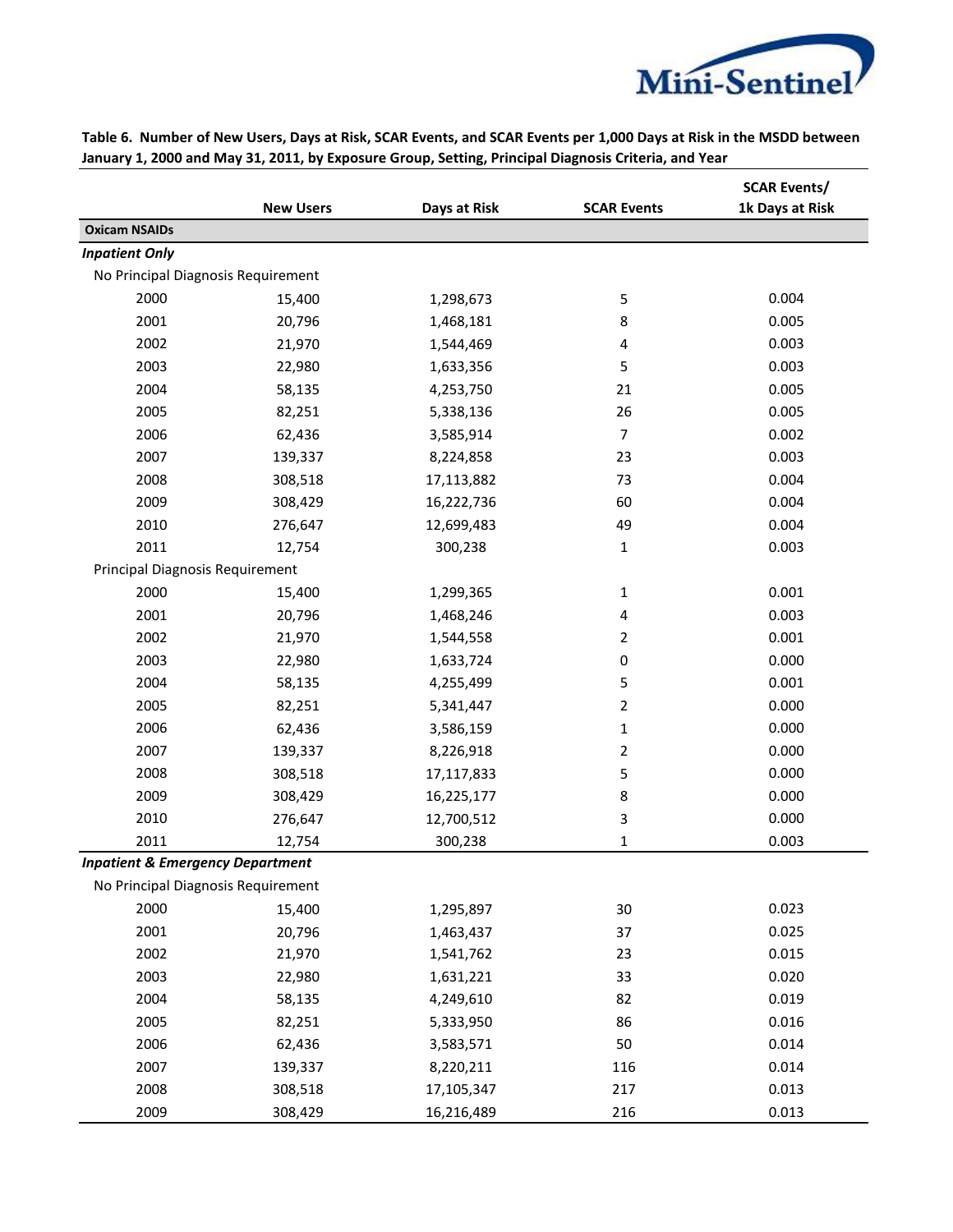

|                                             | <b>New Users</b> | Days at Risk | <b>SCAR Events</b> | <b>SCAR Events/</b><br>1k Days at Risk |
|---------------------------------------------|------------------|--------------|--------------------|----------------------------------------|
| <b>Oxicam NSAIDs</b>                        |                  |              |                    |                                        |
| <b>Inpatient &amp; Emergency Department</b> |                  |              |                    |                                        |
| No Principal Diagnosis Requirement          |                  |              |                    |                                        |
| 2010                                        | 276,647          | 12,694,919   | 177                | 0.014                                  |
| 2011                                        | 12,754           | 300,227      | $\overline{2}$     | 0.007                                  |
| Principal Diagnosis Requirement             |                  |              |                    |                                        |
| 2000                                        | 15,400           | 1,298,776    | 12                 | 0.009                                  |
| 2001                                        | 20,796           | 1,467,691    | 8                  | 0.005                                  |
| 2002                                        | 21,970           | 1,543,456    | 5                  | 0.003                                  |
| 2003                                        | 22,980           | 1,633,317    | 5                  | 0.003                                  |
| 2004                                        | 58,135           | 4,255,049    | 10                 | 0.002                                  |
| 2005                                        | 82,251           | 5,341,401    | 4                  | 0.001                                  |
| 2006                                        | 62,436           | 3,585,819    | 4                  | 0.001                                  |
| 2007                                        | 139,337          | 8,225,605    | 15                 | 0.002                                  |
| 2008                                        | 308,518          | 17,115,307   | 45                 | 0.003                                  |
| 2009                                        | 308,429          | 16,223,522   | 45                 | 0.003                                  |
| 2010                                        | 276,647          | 12,699,890   | 23                 | 0.002                                  |
| 2011                                        | 12,754           | 300,238      | 1                  | 0.003                                  |
| Modafinil/Armodafinil                       |                  |              |                    |                                        |
| <b>Inpatient Only</b>                       |                  |              |                    |                                        |
| No Principal Diagnosis Requirement          |                  |              |                    |                                        |
| 2000                                        | 841              | 139,079      | $\overline{2}$     | 0.014                                  |
| 2001                                        | 1,673            | 239,921      | 0                  | 0.000                                  |
| 2002                                        | 2,523            | 345,624      | 2                  | 0.006                                  |
| 2003                                        | 4,225            | 554,954      | 2                  | 0.004                                  |
| 2004                                        | 9,432            | 1,070,954    | 6                  | 0.006                                  |
| 2005                                        | 10,559           | 1,074,135    | 9                  | 0.008                                  |
| 2006                                        | 10,629           | 1,115,676    | 5                  | 0.004                                  |
| 2007                                        | 10,724           | 1,051,085    | 2                  | 0.002                                  |
| 2008                                        | 10,853           | 922,482      | 6                  | 0.007                                  |
| 2009                                        | 8,997            | 717,646      | 5                  | 0.007                                  |
| 2010                                        | 6,154            | 401,784      | 4                  | 0.010                                  |
| 2011                                        | 297              | 5,498        | 0                  | 0.000                                  |
| Principal Diagnosis Requirement             |                  |              |                    |                                        |
| 2000                                        | 841              | 140,205      | $\pmb{0}$          | 0.000                                  |
| 2001                                        | 1,673            | 239,921      | 0                  | 0.000                                  |
| 2002                                        | 2,523            | 347,588      | 0                  | 0.000                                  |
| 2003                                        | 4,225            | 555,001      | 0                  | 0.000                                  |
| 2004                                        | 9,432            | 1,071,253    | 2                  | 0.002                                  |
| 2005                                        | 10,559           | 1,076,649    | 0                  | 0.000                                  |
| 2006                                        | 10,629           | 1,117,442    | $\boldsymbol{0}$   | 0.000                                  |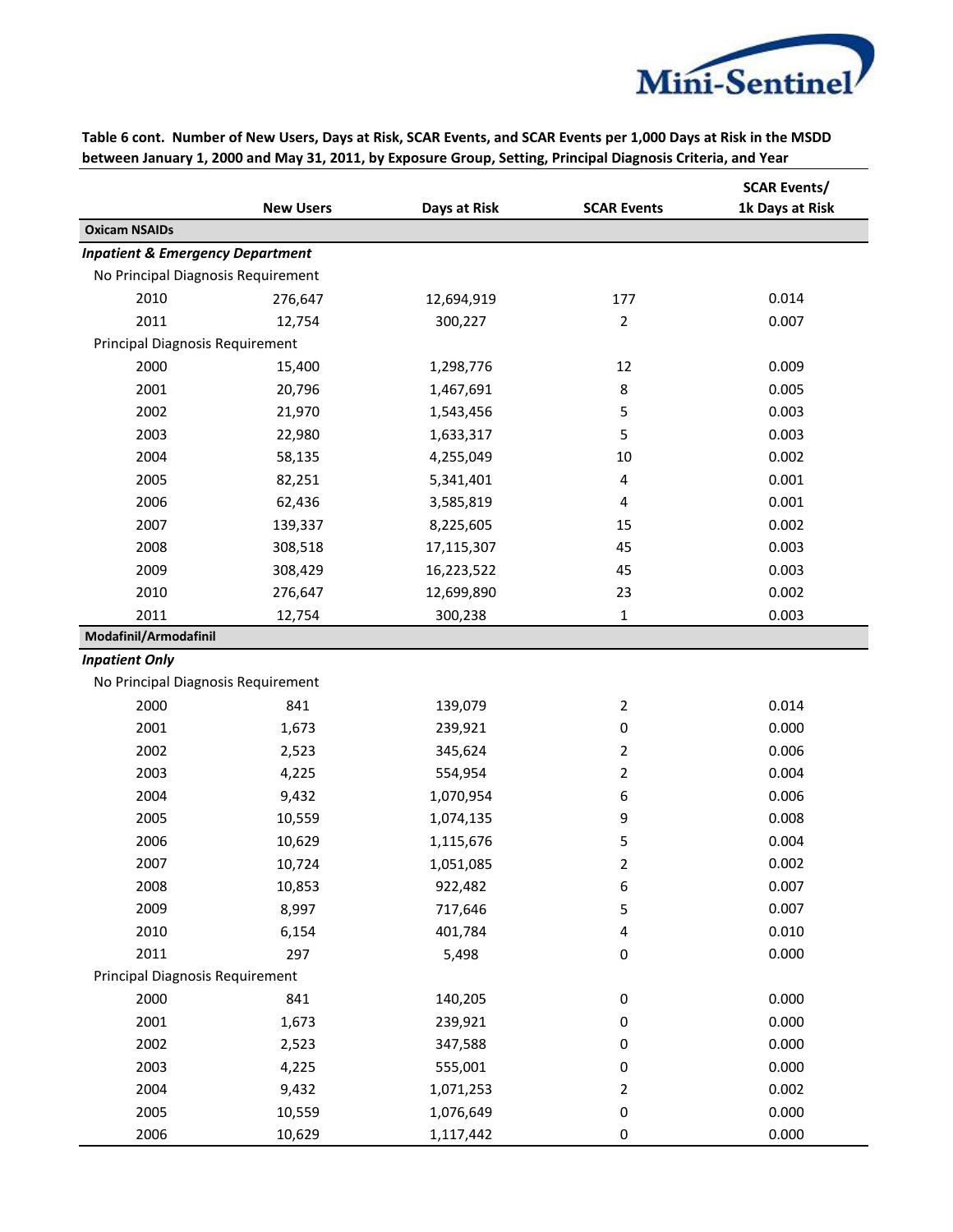

|                                             | <b>New Users</b> | Days at Risk | <b>SCAR Events</b> | <b>SCAR Events/</b><br>1k Days at Risk |
|---------------------------------------------|------------------|--------------|--------------------|----------------------------------------|
| Modafinil/Armodafinil                       |                  |              |                    |                                        |
| <b>Inpatient Only</b>                       |                  |              |                    |                                        |
| Principal Diagnosis Requirement             |                  |              |                    |                                        |
| 2007                                        | 10,724           | 1,051,131    | $\pmb{0}$          | 0.000                                  |
| 2008                                        | 10,853           | 923,315      | 0                  | 0.000                                  |
| 2009                                        | 8,997            | 717,930      | 1                  | 0.001                                  |
| 2010                                        | 6,154            | 401,851      | 1                  | 0.002                                  |
| 2011                                        | 297              | 5,498        | 0                  | 0.000                                  |
| <b>Inpatient &amp; Emergency Department</b> |                  |              |                    |                                        |
| No Principal Diagnosis Requirement          |                  |              |                    |                                        |
| 2000                                        | 841              | 139,060      | 3                  | 0.022                                  |
| 2001                                        | 1,673            | 238,185      | 3                  | 0.013                                  |
| 2002                                        | 2,523            | 344,135      | 10                 | 0.029                                  |
| 2003                                        | 4,225            | 550,162      | 20                 | 0.036                                  |
| 2004                                        | 9,432            | 1,067,990    | 29                 | 0.027                                  |
| 2005                                        | 10,559           | 1,073,072    | 23                 | 0.021                                  |
| 2006                                        | 10,629           | 1,112,570    | 22                 | 0.020                                  |
| 2007                                        | 10,724           | 1,048,982    | 18                 | 0.017                                  |
| 2008                                        | 10,853           | 921,199      | 19                 | 0.021                                  |
| 2009                                        | 8,997            | 716,728      | 15                 | 0.021                                  |
| 2010                                        | 6,154            | 401,118      | 14                 | 0.035                                  |
| 2011                                        | 297              | 5,498        | $\pmb{0}$          | 0.000                                  |
| Principal Diagnosis Requirement             |                  |              |                    |                                        |
| 2000                                        | 841              | 140,205      | 0                  | 0.000                                  |
| 2001                                        | 1,673            | 238,367      | 2                  | 0.008                                  |
| 2002                                        | 2,523            | 347,177      | 3                  | 0.009                                  |
| 2003                                        | 4,225            | 554,946      | 2                  | 0.004                                  |
| 2004                                        | 9,432            | 1,071,364    | 1                  | 0.001                                  |
| 2005                                        | 10,559           | 1,076,649    | 0                  | 0.000                                  |
| 2006                                        | 10,629           | 1,115,824    | 3                  | 0.003                                  |
| 2007                                        | 10,724           | 1,051,032    | $\mathbf 1$        | 0.001                                  |
| 2008                                        | 10,853           | 923,011      | $\overline{2}$     | 0.002                                  |
| 2009                                        | 8,997            | 717,637      | 3                  | 0.004                                  |
| 2010                                        | 6,154            | 401,753      | $\overline{2}$     | 0.005                                  |
| 2011                                        | 297              | 5,498        | $\pmb{0}$          | 0.000                                  |
| Sulfamethoxazole                            |                  |              |                    |                                        |
| <b>Inpatient Only</b>                       |                  |              |                    |                                        |
| No Principal Diagnosis Requirement          |                  |              |                    |                                        |
| 2000                                        | 349,931          | 6,930,674    | 133                | 0.019                                  |
| 2001                                        | 373,056          | 6,829,193    | 126                | 0.018                                  |
| 2002                                        | 288,177          | 5,279,650    | 114                | 0.022                                  |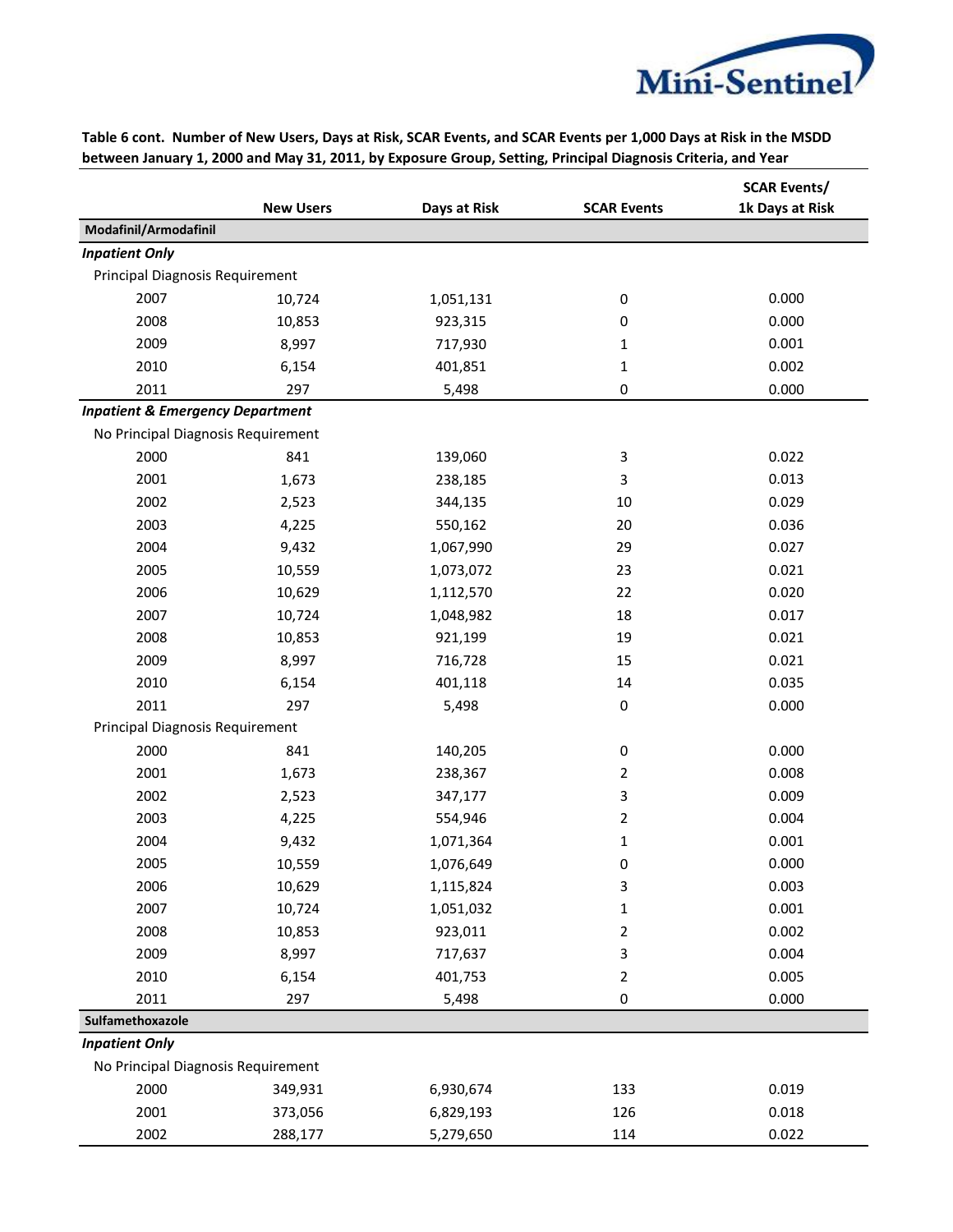

|                                             | <b>New Users</b> | Days at Risk | <b>SCAR Events</b> | <b>SCAR Events/</b><br>1k Days at Risk |
|---------------------------------------------|------------------|--------------|--------------------|----------------------------------------|
| Sulfamethoxazole                            |                  |              |                    |                                        |
| <b>Inpatient Only</b>                       |                  |              |                    |                                        |
| No Principal Diagnosis Requirement          |                  |              |                    |                                        |
| 2003                                        | 212,561          | 4,055,099    | 103                | 0.025                                  |
| 2004                                        | 308,801          | 5,732,297    | 166                | 0.029                                  |
| 2005                                        | 441,537          | 8,166,545    | 262                | 0.032                                  |
| 2006                                        | 461,987          | 8,609,087    | 287                | 0.033                                  |
| 2007                                        | 511,816          | 9,427,124    | 341                | 0.036                                  |
| 2008                                        | 608,785          | 11,106,142   | 452                | 0.041                                  |
| 2009                                        | 599,720          | 10,775,550   | 453                | 0.042                                  |
| 2010                                        | 479,948          | 8,392,922    | 392                | 0.047                                  |
| 2011                                        | 23,649           | 308,650      | 7                  | 0.023                                  |
| <b>Principal Diagnosis Requirement</b>      |                  |              |                    |                                        |
| 2000                                        | 349,931          | 6,934,122    | 37                 | 0.005                                  |
| 2001                                        | 373,056          | 6,831,503    | 33                 | 0.005                                  |
| 2002                                        | 288,177          | 5,281,600    | 26                 | 0.005                                  |
| 2003                                        | 212,561          | 4,057,713    | 21                 | 0.005                                  |
| 2004                                        | 308,801          | 5,738,162    | 26                 | 0.005                                  |
| 2005                                        | 441,537          | 8,171,144    | 30                 | 0.004                                  |
| 2006                                        | 461,987          | 8,615,707    | 40                 | 0.005                                  |
| 2007                                        | 511,816          | 9,433,964    | 38                 | 0.004                                  |
| 2008                                        | 608,785          | 11,114,754   | 65                 | 0.006                                  |
| 2009                                        | 599,720          | 10,782,390   | 66                 | 0.006                                  |
| 2010                                        | 479,948          | 8,398,921    | 41                 | 0.005                                  |
| 2011                                        | 23,649           | 308,711      | $\pmb{0}$          | 0.000                                  |
| <b>Inpatient &amp; Emergency Department</b> |                  |              |                    |                                        |
| No Principal Diagnosis Requirement          |                  |              |                    |                                        |
| 2000                                        | 349,931          | 6,923,178    | 619                | 0.089                                  |
| 2001                                        | 373,056          | 6,822,997    | 678                | 0.099                                  |
| 2002                                        | 288,177          | 5,275,282    | 490                | 0.093                                  |
| 2003                                        | 212,561          | 4,051,601    | 367                | 0.091                                  |
| 2004                                        | 308,801          | 5,726,179    | 547                | 0.096                                  |
| 2005                                        | 441,537          | 8,157,963    | 927                | 0.114                                  |
| 2006                                        | 461,987          | 8,599,511    | 1133               | 0.132                                  |
| 2007                                        | 511,816          | 9,414,939    | 1443               | 0.153                                  |
| 2008                                        | 608,785          | 11,088,755   | 1772               | 0.160                                  |
| 2009                                        | 599,720          | 10,759,731   | 1781               | 0.166                                  |
| 2010                                        | 479,948          | 8,381,028    | 1462               | 0.174                                  |
| 2011                                        | 23,649           | 308,381      | 40                 | 0.130                                  |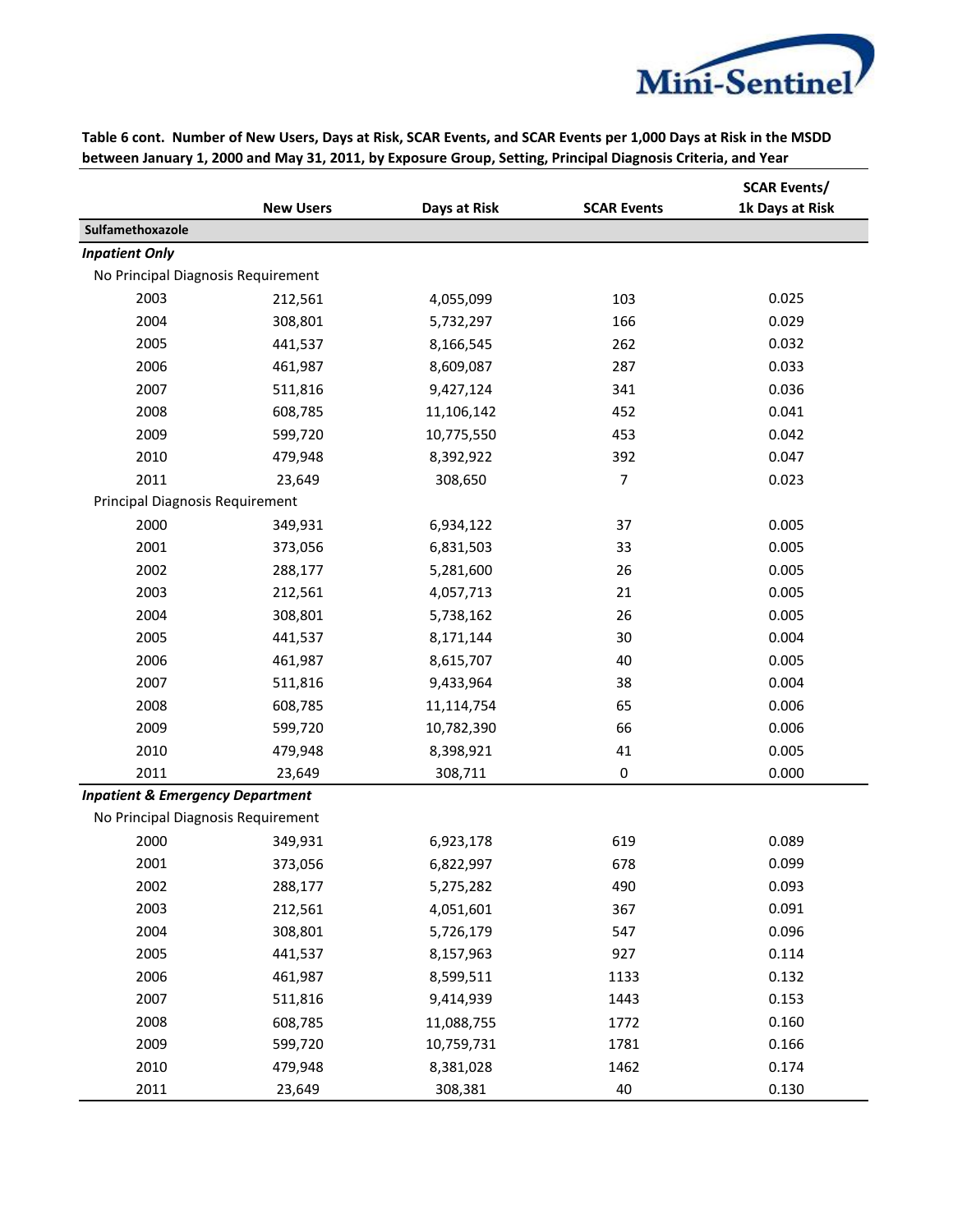

|                                        | <b>New Users</b> | Days at Risk | <b>SCAR Events</b> | <b>SCAR Events/</b><br>1k Days at Risk |  |  |
|----------------------------------------|------------------|--------------|--------------------|----------------------------------------|--|--|
| Sulfamethoxazole                       |                  |              |                    |                                        |  |  |
| <b>Principal Diagnosis Requirement</b> |                  |              |                    |                                        |  |  |
| 2000                                   | 349,931          | 6,932,323    | 194                | 0.028                                  |  |  |
| 2001                                   | 373,056          | 6,828,221    | 323                | 0.047                                  |  |  |
| 2002                                   | 288,177          | 5,279,760    | 178                | 0.034                                  |  |  |
| 2003                                   | 212,561          | 4,056,778    | 88                 | 0.022                                  |  |  |
| 2004                                   | 308,801          | 5,736,897    | 94                 | 0.016                                  |  |  |
| 2005                                   | 441,537          | 8,169,646    | 115                | 0.014                                  |  |  |
| 2006                                   | 461,987          | 8,614,223    | 155                | 0.018                                  |  |  |
| 2007                                   | 511,816          | 9,432,363    | 173                | 0.018                                  |  |  |
| 2008                                   | 608,785          | 11,113,375   | 196                | 0.018                                  |  |  |
| 2009                                   | 599,720          | 10,780,601   | 220                | 0.020                                  |  |  |
| 2010                                   | 479,948          | 8,397,026    | 202                | 0.024                                  |  |  |
| 2011                                   | 23,649           | 308,683      | 2                  | 0.006                                  |  |  |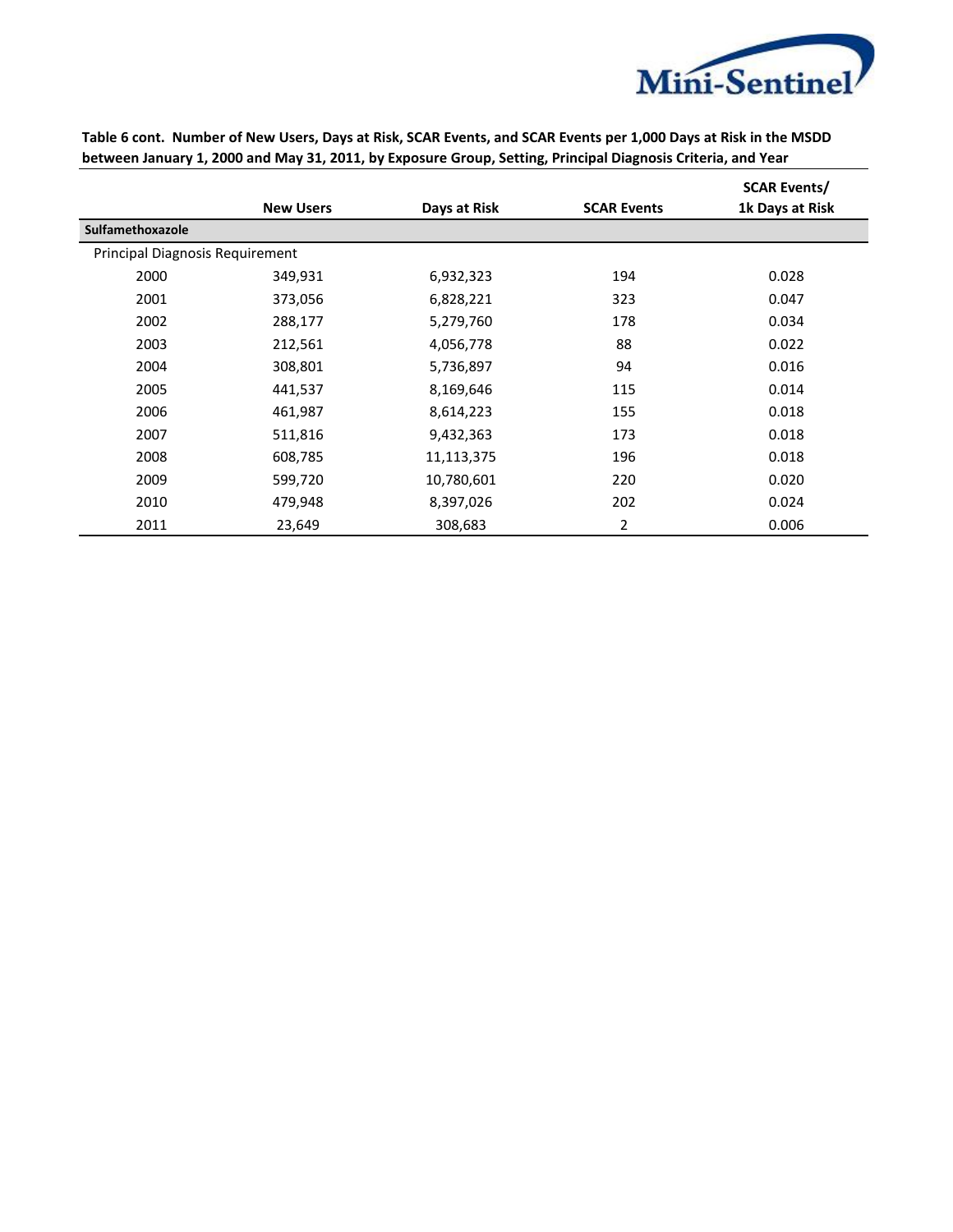

| Event                                             | Diagnosis Code                              | <b>Description</b>                                                                                                                                 |  |  |
|---------------------------------------------------|---------------------------------------------|----------------------------------------------------------------------------------------------------------------------------------------------------|--|--|
| <b>Serious Cutaneous Adverse Reactions (SCAR)</b> |                                             |                                                                                                                                                    |  |  |
| <b>Inpatient Only</b>                             |                                             |                                                                                                                                                    |  |  |
|                                                   | 693                                         | Dermatitis due to drugs and medicine, Dermatitis medicamentosa NOS                                                                                 |  |  |
|                                                   | 695.1                                       | Erythema multiforme (Erythema iris, Herpes iris, Lyell's syndrome, Scalded skin syndrome, Stevens-<br>Johnson syndrome, Toxic epidermal necrolysis |  |  |
|                                                   | 782.1                                       | Rash and other nonspecific skin eruption                                                                                                           |  |  |
|                                                   | 995.2                                       | Unspecified adverse effect of drug, medicinal and biological substance (due) to correct medicinical<br>substance properly administered             |  |  |
|                                                   | 995.3                                       | Allergy, unspecified (Allergic reaction NOS, Hypersensitivity NOS, Idiosyncrasy NOS)                                                               |  |  |
|                                                   | <b>Inpatient &amp; Emergency Department</b> |                                                                                                                                                    |  |  |
|                                                   | 693                                         | Dermatitis due to drugs and medicine, Dermatitis medicamentosa NOS                                                                                 |  |  |
|                                                   | 695.1                                       | Erythema multiforme (Erythema iris, Herpes iris, Lyell's syndrome, Scalded skin syndrome, Stevens-<br>Johnson syndrome, Toxic epidermal necrolysis |  |  |
|                                                   | 782.1                                       | Rash and other nonspecific skin eruption                                                                                                           |  |  |
|                                                   | 995.2                                       | Unspecified adverse effect of drug, medicinal and biological substance (due) to correct medicinical<br>substance properly administered             |  |  |
|                                                   |                                             |                                                                                                                                                    |  |  |

### **Appendix A. ICD-9-CM Diagnosis Codes for Serious Cutaneous Adverse Reactions (SCAR)**